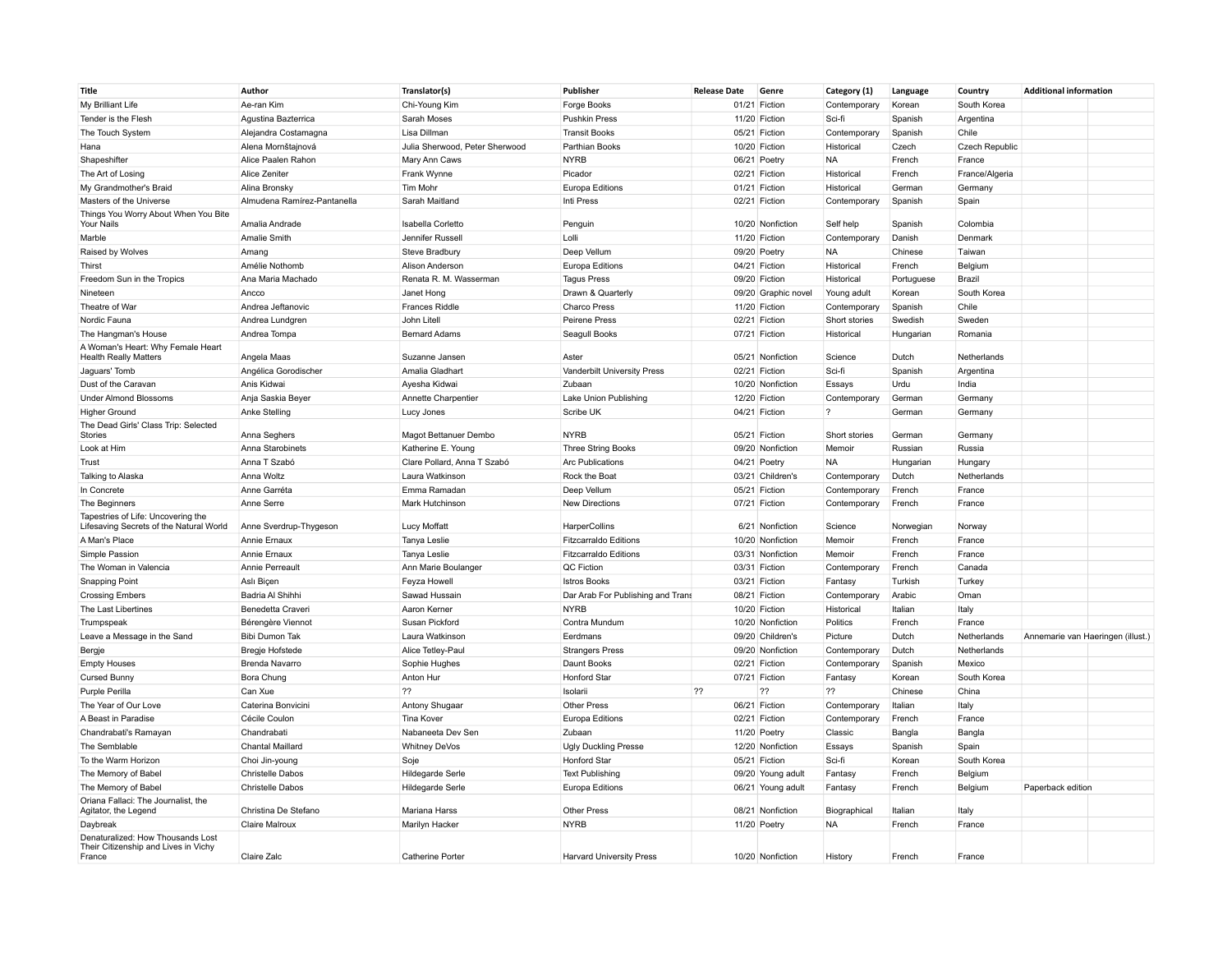| <b>Title</b>                                                          | Author                   | Translator(s)                | Publisher                         | <b>Release Date</b> | Genre            | Category (1)             | Language   | Country     | <b>Additional information</b> |  |
|-----------------------------------------------------------------------|--------------------------|------------------------------|-----------------------------------|---------------------|------------------|--------------------------|------------|-------------|-------------------------------|--|
| Apprenticeship or The Book of Pleasures                               | <b>Clarice Lispector</b> | Stefan Tobler                | New Directions                    |                     | 04/21 Fiction    | Classic                  | Portuguese | Brazil      |                               |  |
| The Hour of the Star                                                  | Clarice Lispector        | <b>Benjamin Moser</b>        | New Directions                    |                     | 10/20 Fiction    | Classic                  | Portuguese | Brazil      | New edition                   |  |
| The Blind One and the Mad One                                         | Cláudia Barral           | Almiro Andrade               | Inti Press                        |                     | 02/21 Fiction    | Contemporary             | Portuguese | Brazil      |                               |  |
| Slash and Burn                                                        | Claudia Hernández        | Julia Sanches                | And Other Stories                 |                     | 01/21 Fiction    | Contemporary             | Spanish    | El Salvador |                               |  |
| Elena Knows                                                           | Claudia Piñeiro          | <b>Frances Riddle</b>        | Charco Press                      |                     | 07/21 Fiction    | Contemporary             | Spanish    | Argentina   |                               |  |
| Little Bird                                                           | Claudia Ulloa Donoso     | <b>Lily Meyer</b>            | Deep Vellum                       |                     | 07/21 Fiction    | Short stories            | Spanish    | Peru        |                               |  |
| Your Story, My Story                                                  | Connie Palmen            | Eileen J. Stevens            | AmazonCrossing                    |                     | 01/21 Fiction    | Biographical             | Dutch      | Netherlands |                               |  |
| Grieving                                                              | Cristina Rivera Garza    | Sarah Booker                 | <b>Feminist Press</b>             |                     | 10/20 Nonfiction | Essays                   | Spanish    | Mexico      |                               |  |
| The Restless Dead                                                     | Cristina Rivera Garza    | Robin Myers                  | Vanderbilt University Press       |                     | 10/20 Nonfiction | Essays                   | Spanish    | Mexico      |                               |  |
| La Castañeda Insane Asylum: Narratives<br>of Pain in Modern Mexico    | Cristina Rivera Garza    | Laura Kanost                 | University of Oklahoma Press      |                     | 01/21 Nonfiction | History                  | Spanish    | Mexico      |                               |  |
| The Union of Synchronised Swimmers                                    | Cristina Sandu           | Cristina Sandu               | Scribe UK                         |                     | 06/21 Fiction    | $\overline{\phantom{a}}$ | Finnish    | Finland     |                               |  |
| Love in Case of Emergency                                             | Daniela Krien            | Jamie Bulloch                | HarperVia                         |                     | 04/21 Fiction    | Contemporary             | German     | Germany     | US                            |  |
| Love in Five Acts                                                     | Daniela Krien            | Jamie Bulloch                | MacLehose Press                   |                     | 04/21 Fiction    | Contemporary             | German     | Germany     | UK                            |  |
| Belladonna                                                            | Daša Drndic              | Celia Hawkesworth            | MacLehose Press                   |                     | 05/21 Fiction    | Contemporary             | Croatian   | Croatia     |                               |  |
| Leica Format                                                          | Daša Drndic              | ??                           | MacLehose Press                   |                     | 05/21 Fiction    | Contemporary             | Croatian   | Croatia     |                               |  |
| E. E. G.                                                              | Daša Drndic              | Celia Hawkesworth            | MacLehose Press                   |                     | 05/21 Fiction    | Contemporary             | Croatian   | Croatia     |                               |  |
| The Silence of Scheherazade                                           | Defne Suman              | Betsy Göksel                 | Head of Zeus                      |                     | 08/21 Fiction    | Historical               | Turkish    | Turkey      |                               |  |
| Gratitude                                                             | Delphine de Vigan        | George Miller                | Bloomsbury                        |                     | 01/21 Fiction    | Contemporary             | French     | France      | UK                            |  |
| Anti-Semitism Revisited                                               | Delphine Horvilleur      | Ruth Diver                   | MacLehose Press                   |                     | 02/21 Nonfiction | Essays                   | French     | France      |                               |  |
| The North Face of the Heart                                           | Dolores Redondo          | <b>Michael Meigs</b>         | AmazonCrossing                    |                     | 06/21 Fiction    | Crime                    | Spanish    | Spain       |                               |  |
| Eartheater                                                            | <b>Dolores Reyes</b>     | Julia Sanches                | HarperVia                         |                     | 11/20 Fiction    | Fantasy                  | Spanish    | Argentina   |                               |  |
| A Sunday in Ville-d'Avray                                             | Dominique Barbéris       | John Cullen                  | Other Press                       |                     | 04/21 Fiction    | Contemporary             | French     | France      | US                            |  |
| A Sunday in Ville-d'Avray                                             | Dominique Barbéris       | John Cullen                  | Daunt Books                       |                     | 08/21 Fiction    | Contemporary             | French     | France      | UK                            |  |
| Wild Swims                                                            | Dorthe Nors              | Misha Hoekstra               | <b>Graywolf Press</b>             |                     | 02/21 Fiction    | Short stories            | Danish     | Denmark     |                               |  |
| The Age of Skin                                                       | Dubravka Ugresic         | Ellen Elias-Bursać           | Open Letter                       |                     | 11/20 Nonfiction | Essays                   | Croatian   | Croatia     |                               |  |
| Violeta Among the Stars                                               | Dulce Maria Cardoso      | Ángel Gurría-Quintana        | Maclehose Press                   |                     | 06/21 Fiction    | Contemporary             | Portuguese | Portugal    |                               |  |
| To Repair a Broken World: The Life of                                 |                          |                              |                                   |                     |                  |                          |            |             |                               |  |
| Henrietta Szold, Founder of Hadassah                                  | Dvora Hacohen            | Shmuel Sermoneta-Gertel      | <b>Harvard University Press</b>   |                     | 05/21 Nonfiction | Biographical             | Hebrew     | Israel      |                               |  |
| Hidden Path                                                           | Elena Fortún             | Jeffrey Zamostny             | Swan Isle Press                   |                     | 10/20 Fiction    | Classic                  | Spanish    | Spain       |                               |  |
| On the Royal Road                                                     | Elfriede Jelinek         | Gitta Honeggar               | Seagull Books                     |                     | 09/20 Plays      | Politics                 | German     | Austria     |                               |  |
| Rein Gold                                                             | Elfriede Jelinek         | Gitta Honegger               | <b>Fitzcarraldo Editions</b>      |                     | 01/21 Nonfiction | Theater ??               | German     | Austria     |                               |  |
| Winter in Sokcho                                                      | Elisa Shua Dusapin       | Aneesa Abbas Higgins         | Open Letter                       |                     | 04/21 Fiction    | Contemporary             | French     | South Korea |                               |  |
| On the Wings of Hope                                                  | Ella Zeiss               | Helen MacCormac              | Lake Union Publishing             |                     | 11/20 Fiction    | Historical               | German     | Germany     |                               |  |
| That One Patient                                                      | Ellen de Visser          | <b>Brent Annable</b>         | HarperCollins UK                  |                     | 02/21 Nonfiction | Science                  | Dutch      | Netherlands |                               |  |
| Arcadia                                                               | Emmanuelle Bayamack-Tam  | <b>Ruth Diver</b>            | Seven Stories Press               |                     | 05/21 Fiction    | Contemporary             | French     | France      |                               |  |
| The Fragility of Concern for Others:<br>Adorno and the Ethics of Care | <b>Estelle Ferrarese</b> | Steven Corcoran              | <b>Edinburgh University Press</b> |                     | 12/20 Nonfiction | Philosophy               | French     | France      |                               |  |
| Colorful                                                              | Eto Mori                 | Jocelyne Allen               | <b>Counterpoint Press</b>         |                     | 07/21 Fiction    | Fantasy                  | Japanese   | Japan       |                               |  |
| Permafrost                                                            | Eva Baltasar             | Julia Sanches                | And Other Stories                 |                     | 04/21 Fiction    | ??                       | Catalan    | Spain       |                               |  |
| The Limits of My Language: On<br>Depression                           | Eva Meijer               | Antoinette Fawcett           | <b>Pushkin Press</b>              |                     | 01/21 Nonfiction | Memoir                   | Dutch      | Netherlands |                               |  |
|                                                                       |                          | Robin Davidson, Ewa Elżbieta |                                   |                     |                  |                          |            |             |                               |  |
| Dear Ms. Schubert                                                     | Ewa Lipska               | Nowakowska                   | Princeton University Press        |                     | 12/20 Poetry     | NA                       | Polish     | Poland      |                               |  |
| Malvina, or Spoken Word in the Novel                                  | Ewa Szary-Matywiecka     | Magdalena Ozarska            | Karolinum Press                   |                     | 11/20 Nonfiction | Literature               | Polish     | Poland      |                               |  |
| Humus                                                                 | Fabienne Kanor           | Lynn E. Palermo              | University of Virginia Press      |                     | 09/20 Fiction    | Historical               | French     | France      |                               |  |
| Out of the Cage                                                       | Fernanda García Lao      | Will Vanderyden              | Deep Vellum                       |                     | 04/21 Fiction    | Contemporary             | Spanish    | Argentina   |                               |  |
| Hurricane Season                                                      | Fernanda Melchor         | Sophie Hughes                | <b>New Directions</b>             |                     | 10/20 Fiction    | Contemporary             | Spanish    | Mexico      |                               |  |
| A Decolonial Feminism                                                 | Françoise Vergès         | Ashley J. Bohrer             | Pluto Press                       |                     | 04/21 Nonfiction | Feminism                 | French     | France      |                               |  |
| The Fire that Never Dies                                              | Fréderike Geerdink       | Anna Ashbury                 | LeftWord Books                    |                     | 02/21 Nonfiction | Memoir                   | Dutch      | Netherlands |                               |  |
| Nine Moons                                                            | Gabriela Wiener          | Jessica Powell               | <b>Restless Books</b>             |                     | 05/21 Nonfiction | Science                  | Spanish    | Peru        |                               |  |
| The Last Days of Ellis Island                                         | Gaëlle Josse             | Natasha Lehrer               | <b>World Editions</b>             |                     | 11/20 Fiction    | Historical               | French     | France      |                               |  |
| This Water                                                            | Gagan Gill               | Lucy Rosenstein, Jane Duran  | Poetry Translation Centre         |                     | 11/20 Poetry     | <b>NA</b>                | Hindi      | India       |                               |  |
| Life in Space                                                         | Galina Rymbu             | Joan Brooks                  | <b>Ugly Duckling Presse</b>       |                     | 11/20 Poetry     | <b>NA</b>                | Russian    | Ukraine     |                               |  |
| Tomb of Sand                                                          | Geetanjali Shree         | Daisy Rockwell               | <b>Tilted Axis Press</b>          |                     | 08/21 Fiction    | Contemporary             | Hindi      | India       |                               |  |
| Those Who Forget                                                      | Géraldine Schwarz        | Laura Marris                 | <b>Pushkin Press</b>              |                     | 04/21 Nonfiction | Memoir                   | German     | Germany     |                               |  |
| <b>Baby Doll</b>                                                      | Gracy                    | Fathima E.V.                 | Harper Perennial India            |                     | 02/21 Fiction    | Short stories            | Malayalam  | India       |                               |  |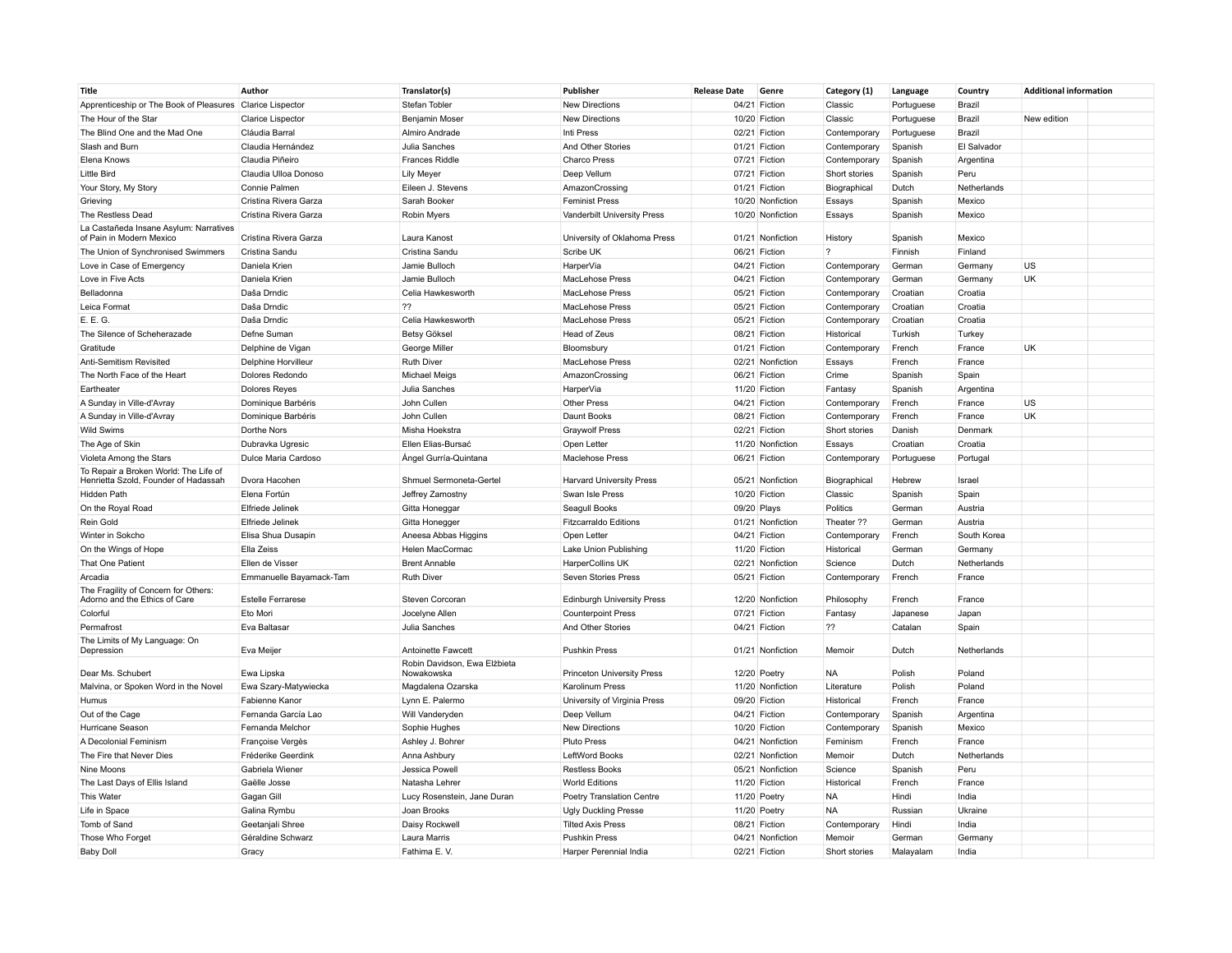| <b>Title</b>                                         | Author                | Translator(s)                  | Publisher                       | <b>Release Date</b> | Genre            | Category (1)  | Language       | Country               | <b>Additional information</b> |  |
|------------------------------------------------------|-----------------------|--------------------------------|---------------------------------|---------------------|------------------|---------------|----------------|-----------------------|-------------------------------|--|
| La Madre                                             | Grazia Deledda        | M. G. Steegman                 | Dedalus Books                   |                     | 04/21 Fiction    | Classic       | Italian        | Italy                 |                               |  |
| Meeting in Positano                                  | Goliarda Sapienza     | <b>Brian Robert Moore</b>      | Other Press                     |                     | 05/21 Fiction    | Historical    | Italian        | Italy                 |                               |  |
| Maria Czaplicka: Gender, Shamanis,<br>Race           | Grażyna Kubia         | Ben Koschalka                  | University of Nebraska Press    |                     | 11/20 Nonfiction | Anthropology  | Polish         | Poland                |                               |  |
| Animals                                              | Hebe Uhart            | Robert Croll                   | Archipelago Books               |                     | 06/21 Nonfiction | Science       | Spanish        | Argentina             |                               |  |
| We Defy Augury                                       | Hélène Cixous         | Bereley Bie Brahic             | University of Chicago Press     |                     | 11/20 Nonfiction | Philosophy    | French         | France                |                               |  |
| The Therapist                                        | <b>Helene Flood</b>   | Alison McCullough              | Maclehose Press                 |                     | 07/21 Fiction    | Thriller      | Norwegian      | Norway                |                               |  |
| Winter Grave                                         | <b>Helene Tursten</b> | Marlaine Delargy               | Soho Crime                      |                     | 11/20 Fiction    | Crime         | Swedish        | Sweden                |                               |  |
| <b>Snow Drift</b>                                    | <b>Helene Tursten</b> | Marlaine Delargy               | Soho Crime                      |                     | 12/20 Fiction    | Crime         | Swedish        | Sweden                |                               |  |
| One Last Time                                        | Helga Flatland        | Rosie Hedger                   | Orenda Books                    |                     | 06/21 Fiction    | Contemporary  | Norwegian      | Norway                |                               |  |
| The Hole                                             | Hiroko Oyamada        | David Boyd                     | New Directions                  |                     | 10/20 Fiction    | Fantasy       | Japanese       | Japan                 |                               |  |
| People From My Neighborhood                          | Hiromi Kawakam        | <b>Ted Goossen</b>             | Granta                          |                     | 08/21 Fiction    | Short stories | Japanese       | Japan                 |                               |  |
| Voices of the Lost                                   | Hoda Barakat          | Marilyn Booth                  | Yale University Press           |                     | 03/21 Fiction    | Contemporary  | Arabic         | Lebanon               |                               |  |
| Adorable                                             | Ida Marie Hede        | Sherilyn Nicolette Hellberg    | Lolli                           |                     | 05/21 Fiction    | Contemporary  | Danish         | Denmark               |                               |  |
| Ferdinand, The Man with the Kind Heart               | Imgard Keun           | Michael Hofmann                | Other Press                     |                     | 12/20 Fiction    | Classic       | German         | Germany               |                               |  |
| Man Down                                             | Irma Venter           | Karin Schimke                  | AmazonCrossing                  |                     | 04/21 Fiction    | Crime         | Afrikaans      | South Africa          |                               |  |
| A Long Petal of the Sea                              | <b>Isabel Allende</b> | Nick Caistor, Amanda Hopkinson | Bloomsbury                      |                     | 03/21 Fiction    | Historical    | Spanish        | Chile                 |                               |  |
| The Soul of a Woman                                  | <b>Isabel Allende</b> | Isabel Allende                 | Penguin Random House            |                     | 03/21 Nonfiction | Biographical  | Spanish        | Chile                 |                               |  |
| In Another World                                     | <b>Isabelle Graw</b>  | Daniel Spaulding               | <b>MIT Press</b>                |                     | 11/20 Nonfiction | Essays        | German         | Germany               |                               |  |
| We Trade Our Night for Someone Else's<br>Day         | Ivana Bodrožić        | Ellen Elias-Bursać             | Seven Stories Press             |                     | 04/21 Fiction    | Crime         | Croatian       | Croatia               |                               |  |
| <b>Terminal Boredom</b>                              | Izumi Suzuki          | Various                        | Verso Books                     |                     | 04/21 Fiction    | Speculative   | Japanese       | Japan                 |                               |  |
| <b>Wandering Memory</b>                              | Jan J. Dominique      | Emma Donovan Page              | University of Virginia Press    |                     | 03/21 Nonfiction | Biographical  | French         | Haiti                 |                               |  |
| Not a Novel                                          | Jenny Erpenbeck       | Kurt Beals                     | <b>New Directions</b>           |                     | 09/20 Nonfiction | Essays        | German         | Germany               |                               |  |
| Whereabouts                                          | Jhumpa Lahiri         | ??                             | Hamish Hamilton                 |                     | 04/21 Fiction    | Contemporary  | Italian        | Italy                 |                               |  |
| Empire of Silver: A New Monetary<br>History of China | Jin Xu                | Stacy Mosher                   | <b>Yale University Press</b>    |                     | 02/21 Nonfiction | Economics     | Chinese        | China                 |                               |  |
| The Night Singer                                     | Johanna Mo            | Alice Menzies                  | Penguin                         |                     | 08/21 Fiction    | Crime         | Swedish        | Sweden                |                               |  |
| What Ollie Saw                                       | Joukje Akveld         | <b>Bill Nagelkerke</b>         | Levine Querido                  |                     | 04/21 Children's | Picture       | Dutch          | Netherlands           | Sieb Posthuma (il.)           |  |
| The Miracle Unfolds                                  | Juana Rosa Pita       | Erin Goodman                   | Song Bridge Press               |                     | 06/21 Poetry     | <b>NA</b>     | Spanish        | Cuba                  |                               |  |
| An Inventory of Losses                               | Judith Schalansky     | Jackie Smith                   | <b>New Directions</b>           |                     | 12/20 Fiction    | Contemporary  | German         | Germany               |                               |  |
| The High-Rise Diver                                  | Julia von Lucadou     | Sharmila Cohen                 | <b>World Editions</b>           |                     | 03/21 Fiction    | Sci-fi        | German         | Germany               |                               |  |
| Fog                                                  | Kaja Malanowska       | <b>Bill Johnston</b>           | <b>Text Publishing</b>          |                     | 03/21 Fiction    | Crime         | Polish         | Poland                |                               |  |
| A Bookshop in Algiers                                | Kaouther Adimi        | Chris Andrews                  | Serpent's Tail                  |                     | 05/21 Fiction    | Historical    | French         | Algeria               |                               |  |
| Reconstruction                                       | Karim Amatmoekrim     | Sarah Timmer Harvey            | <b>Strangers Press</b>          |                     | 09/20 Fiction    | Short stories | Dutch          | Netherlands           |                               |  |
| My Brother                                           | Karin Smirnoff        | Anna Paterson                  | <b>Pushkin Press</b>            |                     | 03/21 Fiction    | Contemporary  | Swedish        | Sweden                |                               |  |
| Havana Year Zero                                     | Karla Suárez          | Christina McSweeney            | Charco Press                    |                     | 02/21 Fiction    | Historical    | Spanish        | Cuba                  |                               |  |
| Warsaw Ghetto Police                                 | Katarzyna Person      | Zygmunt Nowak-Solinski         | <b>Cornell University Press</b> |                     | 04/21 Nonfiction | History       | Polish         | Poland                |                               |  |
| Gerta                                                | Kateřina Tučková      | Véronique Firkusny             | AmazonCrossing                  |                     | 02/21 Fiction    | Historical    | Czech          | <b>Czech Republic</b> |                               |  |
| <b>Twenty Poems</b>                                  | Kathrin Schmidt       | Sue Vickerman                  | <b>Arc Publications</b>         |                     | 11/20 Poetry     | <b>NA</b>     | German         | Germany               |                               |  |
| The Magical Bookshop                                 | Katja Frixe           | Ruth Ahmedzai Kemp             | Scribner UK                     |                     | 06/21 Children's | Picture       | German         | Germany               |                               |  |
| The Masochist                                        | Katja Perat           | Michael Biggins                | <b>Istros Books</b>             |                     | 10/20 Fiction    | Historical    | Slovenian      | Slovenia              |                               |  |
| No Touching                                          | <b>Ketty Rouf</b>     | Tina Kover                     | Europa Editions                 |                     | 08/21 Fiction    | Contemporary  | French         | France                |                               |  |
| There's No Such Thing as an Easy Job                 | Kikuko Tsumura        | Polly Barton                   | Bloomsbury                      |                     | 10/20 Fiction    | Contemporary  | Japanese       | Japan                 |                               |  |
| I'm Waiting for You                                  | Kim Bo-young          | Sophie Bowman, Sung Ryu        | Harper Voyager                  |                     | 04/21 Fiction    | Sci-fi        | Korean         | South Korea           |                               |  |
| Hope is Lonely                                       | Kim Seung-hee         | Brother Anthony of Taizé       | <b>Arc Publications</b>         |                     | 01/21 Poetry     | <b>NA</b>     | Korean         | South Korea           |                               |  |
| The Child                                            | Kjersti A. Skomsvold  | Martin Aitken                  | Granta                          |                     | 05/21 Fiction    | Contemporary  | Norwegian      | Norway                |                               |  |
| <b>Special Needs</b>                                 | Lada Vukić            | Christina Pribichevich-Zorić   | <b>Istros Books</b>             |                     | 08/21 Fiction    | Contemporary  | Croatian       | Croatia               |                               |  |
| Catch the Rabbit                                     | Lana Bastašić         | Lana Bastašić                  | <b>Restless Books</b>           |                     | 06/21 Fiction    | Contemporary  | Serbo-Croatian | Serbia                |                               |  |
| The Empress                                          | Laura Martínez-Belli  | Simon Bruni                    | AmazonCrossing                  |                     | 12/20 Fiction    | Historical    | Spanish        | Mexico                |                               |  |
| The Piano Student                                    | Lea Singer            | Elisabeth Lauffer              | New Vessel Press                |                     | 10/20 Fiction    | Historical    | German         | Germany               |                               |  |
| Catcalling                                           | Lee Soho              | Soje                           | Open Letter                     |                     | 04/21 Poetry     | <b>NA</b>     | Korean         | South Korea           |                               |  |
| <b>Distant Sunflower Fields</b>                      | Li Juan               | Christopher Payne              | Sinoist Books                   |                     | 02/21 Nonfiction | Memoir        | Chinese        | China                 |                               |  |
| <b>Winter Pasture</b>                                | Li Juan               | Jack Hargreaves, Yan Yan       | Astra House                     |                     | 02/21 Nonfiction | Memoir        | Chinese        | China                 |                               |  |
| Tonight is Already Tomorrow                          | Lia Levi              | Clarissa Botsford              | Europa Editions                 |                     | 02/21 Fiction    | Historical    | Italian        | Italy                 |                               |  |
| Chasing the Dream                                    | Liane de Pougy        | Graham Anderson                | Dedalus Books                   |                     | 02/21 Fiction    | Classic       | French         | France                |                               |  |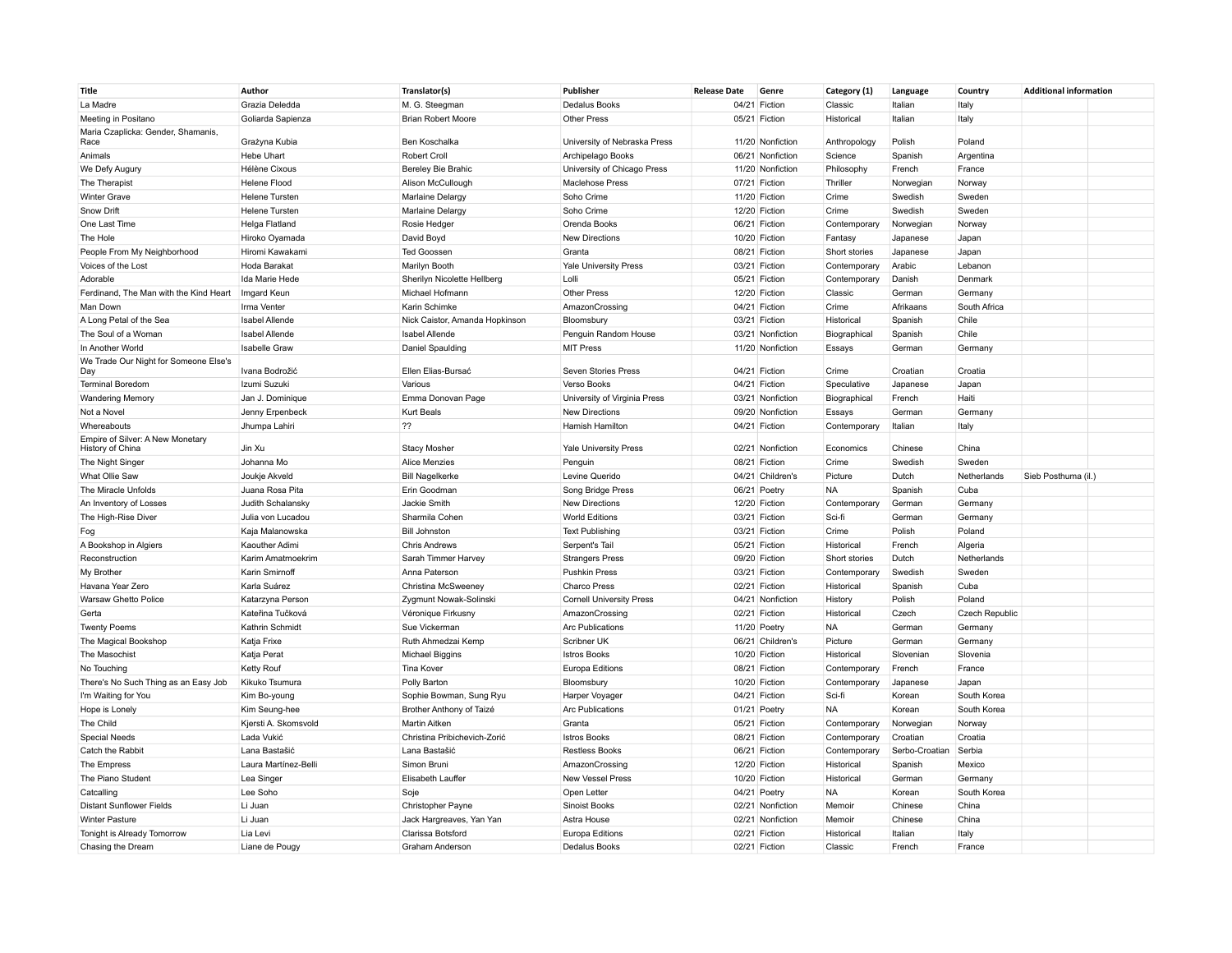| Title                             | Author                        | Translator(s)                   | Publisher                                | <b>Release Date</b> | Genre                         | Category (1)  | Language           | Country      | <b>Additional information</b> |  |
|-----------------------------------|-------------------------------|---------------------------------|------------------------------------------|---------------------|-------------------------------|---------------|--------------------|--------------|-------------------------------|--|
| A Woman's Affair                  | Liane de Pougy                | Graham Anderson                 | Dedalus Books                            |                     | 02/21 Fiction                 | Classic       | French             | France       |                               |  |
| The Scar We Know                  | Lida Yusupova                 | Oksana Vasyakina, Ainsley Morse | Cicada Press                             |                     | 03/21 Poetry                  | <b>NA</b>     | Russian            | Russia       |                               |  |
| Betrayal                          | Lilja Sigurdardóttir          | Quentin Bates                   | Orenda Books                             |                     | 10/20 Fiction                 | Thriller      | Icelandic          | Iceland      |                               |  |
| Nervous System                    | Lina Meruane                  | Megan McDowell                  | Graywolf Press                           |                     | 05/21 Fiction                 | Contemporary  | Spanish            | Chile        |                               |  |
| Many People Die Like You          | Lina Wolff                    | Saskia Vogel                    | And Other Stories                        |                     | 09/20 Fiction                 | Short stories | Swedish            | Sweden       |                               |  |
| Good Night, Earth                 | Linda Bondestam               | Galit Hasan-Rokem               | <b>Restless Books</b>                    |                     | 04/21 Children's              | Picture       | Swedish            | Finland      |                               |  |
| October Child                     | Linda Boström Knausgård       | Saskia Vogel                    | <b>World Editions</b>                    |                     | 06/21 Nonfiction              | Memoir        | Norwegian          | Norway       |                               |  |
| The Melting                       | <b>Lize Spit</b>              | Kristin Gehrman                 | Picador                                  |                     | 05/21 Fiction                 | Contemporary  | Dutch              | Belgium      |                               |  |
| The Way Through the Wood          | Long Litt Woon                | Barbara Haveland                | Scribe UK                                |                     | 01/21 Nonfiction              | Memoir        | Norwegian          | Norway       |                               |  |
| Anneliese's House                 | Lou Andreas-Salomé            | Frank Beck, Raleigh Whitinger   | Camden House                             |                     | 06/21 Fiction                 | Classic       | German             | Germany      |                               |  |
| A Feminist Reading of Debt        | Lucí Cavallero, Verónica Gago | Liz Mason-Deese                 | <b>Pluto Press</b>                       |                     | 04/21 Nonfiction              | Feminism      | Spanish            | Argentina    |                               |  |
| Second Thoughts                   | Lynn Berger                   | Anna Ashbury                    | Henry Holt and Company                   |                     | 04/21 Nonfiction              | Contemporary  | Dutch              | Netherlands  |                               |  |
| Second Thoughts                   | Lynn Berger                   | Anna Ashbury                    | September Publishing                     |                     | 04/21 Nonfiction              | Contemporary  | Dutch              | Netherlands  |                               |  |
| Something Has to Happen           | Maartje Wortel                | Jozef van der Voort             | <b>Strangers Press</b>                   |                     | 09/20 Fiction                 | Contemporary  | Dutch              | Netherlands  |                               |  |
| <b>FEM</b>                        | Magda Cârneci                 | Sean Cotter                     | Deep Vellum                              |                     | 06/21 Fiction                 | Contemporary  | Romanian           | Romania      |                               |  |
| My Family                         | Mahadevi Varma                | Ruth Vanita                     | Hamish Hamilton                          |                     | 08/21 Nonfiction              | Memoir        | Hindi              | India        |                               |  |
| The Wise Woman and Other Stories  | Mannu Bhandari                | Vidya Pradhan                   | Roli Books                               |                     | 06/21 Fiction                 | Short stories | Hindi              | India        |                               |  |
| Touring the Land of the Dead      | Maki Kashimada                | Haydn Trowell                   | Europa Editions                          |                     | 03/21 Fiction                 | Contemporary  | Japanese           | Japan        |                               |  |
| Falling is Like Flying            | Manon Uphoff                  | Sam Garrett                     | <b>Pushkin Press</b>                     |                     | 07/21 Fiction                 | Contemporary  | Dutch              | Netherlands  |                               |  |
| Popcorn Bob                       | Maranke Rinck                 | Nancy Forest-Flier              | Levine Querido                           |                     | 04/21 Children's              | Picture       | Dutch              | Netherlands  |                               |  |
| Fright Night                      | Maren Stoffels                | Laura Watkinson                 | Underlined                               |                     | 04/21 Young adult             | Thriller      | Dutch              | Netherlands  |                               |  |
| <b>Bitter Herbs</b>               | Marga Minco                   | Jeannette K. Ringold            | <b>Ebury Press</b>                       |                     | 09/20 Fiction                 | Historical    | Dutch              | Netherlands  |                               |  |
| The New World Written             | María Baranda                 | Paul Hoover?                    | <b>Yale University Press</b>             |                     | 06/21 Poetry                  | <b>NA</b>     | Spanish            | Mexico       |                               |  |
| How to Order the Universe         | María José Ferrada            | Elizabeth Bryer                 | Tin House                                |                     | 02/21 Fiction                 | Historical    | Spanish            | Chile        |                               |  |
| Variations on the Body            | María Ospina                  | <b>Heather Cleary</b>           | Coffee House Press                       |                     | 07/21 Fiction                 | Short stories | Spanish            | Colombia     |                               |  |
| God Is a Bitch Too                | María Paz Guerrero            | Camilo Roldán                   | <b>Ugly Duckling Presse</b>              |                     | 12/20 Poetry                  | <b>NA</b>     | Spanish            | Colombia     |                               |  |
| The Voice Over                    | Maria Stepanova               | Various                         | <b>Columbia University Press</b>         |                     | 02/21 Nonfiction              | Poetry        | Russian            | Russia       |                               |  |
| War of the Beasts and the Animals | Maria Stepanova               | Sasha Dugdale                   | <b>Bloodeaxe Books</b>                   |                     | 03/31 Poetry                  | <b>NA</b>     | Russian            | Russia       |                               |  |
| In Memory of Memory               | Maria Stepanova               | Sasha Dugdale                   | <b>Fitzcarraldo Editions</b>             |                     | 02/21 Nonfiction              | Memoir        | Russian            | Russia       |                               |  |
| In Memory of Memory               | Maria Stepanova               | Sasha Dugdale                   | <b>New Directions</b>                    |                     | 02/21 Fiction                 | Contemporary  | Russian            | Russia       |                               |  |
| Some Days                         | María Wernicke                | Lawrence Schimel                | AmazonCrossing Kids                      |                     | 11/20 Children's              | Picture       | Spanish            | Argentina    |                               |  |
| The Language of Mermaids          | Mariana de Althaus            | Mary Ann Vargas                 | Inti Press                               |                     | 02/21 Fiction                 | Contemporary  | Spanish            | Peru         |                               |  |
| The Dangers of Smoking in Bed     | Mariana Enriquez              | Megan McDowell                  | Granta                                   |                     | 04/21 Fiction                 | Horror        | Spanish            | Argentina    |                               |  |
| <b>Migratory Birds</b>            | Mariana Oliver                | Julia Sanches                   | <b>Transit Books</b>                     |                     | 06/21 Nonfiction              | Essays        | Spanish            | Mexico       |                               |  |
| Grown Ups                         | Marie Aubert                  | Rosie Hedger                    | Pushkin Press                            |                     | 06/21 Fiction                 | Contemporary  | Norwegian          | Norway       |                               |  |
| <b>Crossed Lines</b>              | Marie Darrieussecq            | Penny Hueston                   | <b>Text Publishing</b>                   |                     | 09/20 Fiction                 | Contemporary  | French             | France       |                               |  |
| The Cheffe                        | Marie Ndiaye                  | Jordan Stump                    | MacLehose Press                          |                     | 06/21 Fiction                 | Contemporary  | French             | France       |                               |  |
| <b>Breathing Technique</b>        | Marija Knežević               | Sibelan Forrester               | Zephyr Books                             |                     | 11/20 Poetry                  | <b>NA</b>     | Serbian            | Serbia       |                               |  |
| <b>Distant Fathers</b>            | Marina Jarre                  | Ann Goldstein                   | New Vessel Press                         |                     | 06/21 Nonfiction              | Memoir        | Italian            | Italy        |                               |  |
| Agnes's Place                     | Marit Larsen                  | Kari Dickson                    | AmazonCrossing Kids                      |                     | 03/21 Children's              | Picture       | Norwegian          | Norway       | Jenny Løvlie (illustrator)    |  |
| In Search of a Name               | Marjolijn van Heemstra        | Jonathan Reeder                 | Atria Books                              |                     | 11/20 Fiction                 | Contemporary  | Dutch              | Netherlands  |                               |  |
| Agaat                             | Marlene van Niekerk           | Michiel Heyns                   | Tin House                                |                     | 12/20 Fiction                 | Historical    | Afrikaans          | South Africa |                               |  |
| Waiting for the Waters to Rise    | Maryse Condé                  | <b>Richard Philcox</b>          | <b>World Editions</b>                    |                     | 07/21 Fiction                 | Contemporary  | French             | Guadeloupe   |                               |  |
| Lone Star                         | Mathilde Walter Clark         | Martin Aitken, K. E. Semmel     | Deep Vellum                              |                     | 07/21 Fiction                 | Contemporary  | Danish             | Denmark      |                               |  |
| Painting Time                     | Maylis de Kerangal            | Jessica Moore                   | MacLehose Press                          |                     | 05/21 Fiction                 | Contemporary  | French             | France       |                               |  |
| Straight from the Horse's Mouth   | Meryem Alaoui                 | Emma Ramadan                    | <b>Other Press</b>                       |                     | 09/20 Fiction                 | Contemporary  | French             | Morocco      |                               |  |
| Heaven                            | Mieko Kawakami                | Sam Bett, David Boyd            | Europa Editions                          |                     | 05/21 Fiction                 | Contemporary  | Japanese           | Japan        |                               |  |
| Breasts and Eggs                  | Mieko Kawakami                | Sam Bett, David Boyd            | Europa Editions                          |                     | 03/21 Fiction                 | Contemporary  | Japanese           | Japan        | Paperback edition             |  |
| If Only                           | Mies van Hout                 | David Colmer                    | Pajama Press                             |                     | 06/21 Children's              | Picture       | Dutch              | Netherlands  |                               |  |
| An I-Novel                        | Minae Mizumura                | Juliet Winters Carpenter        | Columbia University Press                |                     | 02/21 Fiction                 | Contemporary  | Japanese           | Japan        |                               |  |
| Lonely Castle in the Mirror       | Mizuki Tsujimura              | Philip Gabriel                  | Doubleday                                |                     | 04/21 Fiction                 | Speculative   | Japanese           | Japan        |                               |  |
|                                   | Nabaneeta Dev Sen             | Nandana Dev Sen                 |                                          |                     |                               | <b>NA</b>     |                    | India        |                               |  |
| Acrobat<br>Farewell, Ghosts       | Nadia Terranova               | Ann Goldstein                   | Archipelago Books<br>Seven Stories Press |                     | 05/21 Poetry<br>09/20 Fiction |               | Bengali<br>Italian | Italy        |                               |  |
| The Pear Field                    | Nana Ekvtimishvili            |                                 | <b>Peirene Press</b>                     |                     | 10/20 Fiction                 | Contemporary  |                    |              |                               |  |
|                                   |                               | Elizabeth Heighway              |                                          |                     |                               | Contemporary  | Georgian           | Georgia      |                               |  |
| I'll Be Strong For You            | Nasim Marashi                 | Poupeh Missaghi                 | Astra House                              |                     | 04/21 Fiction                 | Contemporary  | Persian            | Iran         |                               |  |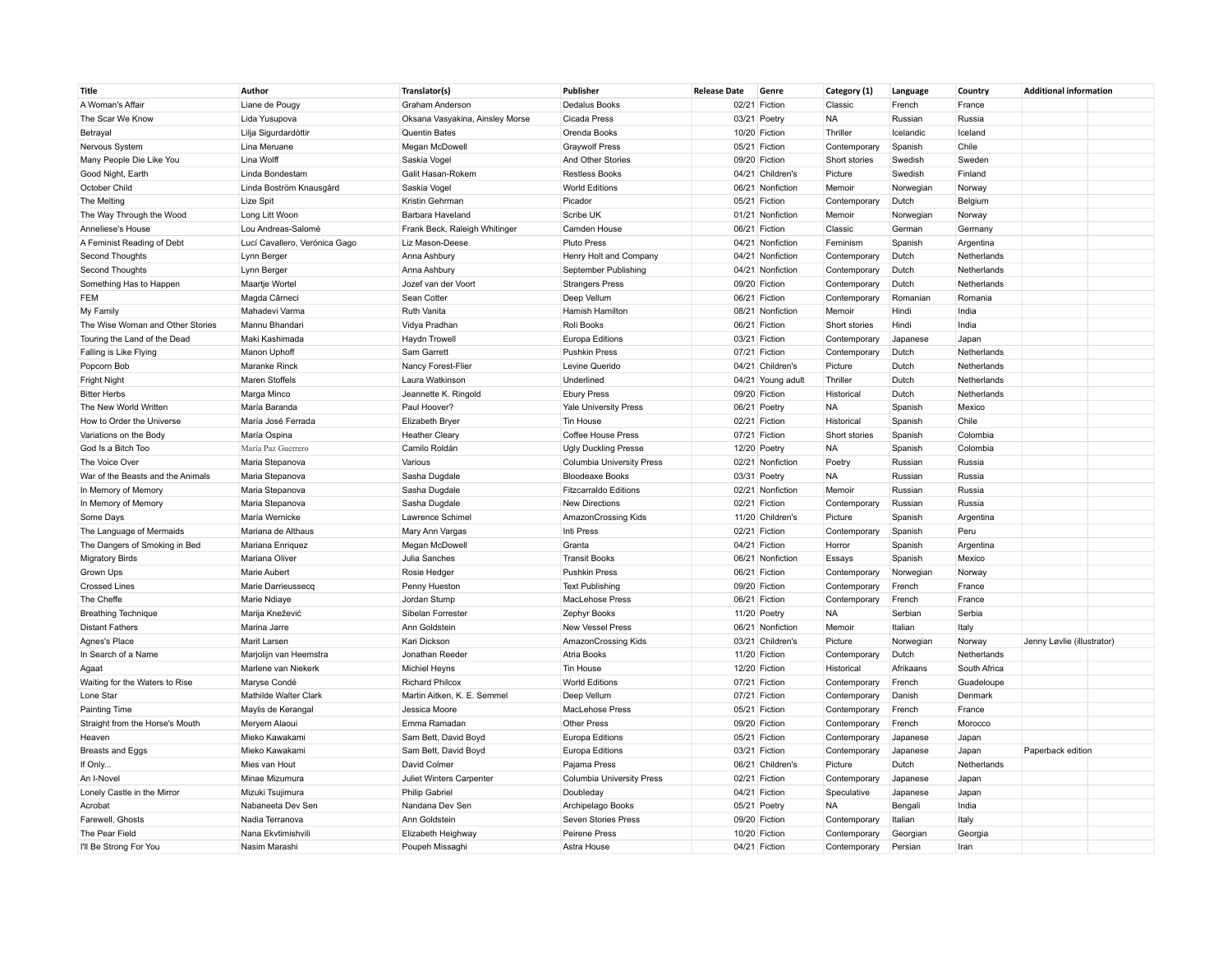| <b>Title</b>                                                             | Author                                | Translator(s)                         | Publisher                               | <b>Release Date</b> | Genre            | Category (1)          | Language              | Country       | <b>Additional information</b>   |  |
|--------------------------------------------------------------------------|---------------------------------------|---------------------------------------|-----------------------------------------|---------------------|------------------|-----------------------|-----------------------|---------------|---------------------------------|--|
| In America, I Discovered I Was European Natália Correia                  |                                       | Katharine F. Baker, Emanuel Melo      | <b>Tagus Press</b>                      |                     | 07/21 Nonfiction | Memoir                | Portuguese            | Portugal      |                                 |  |
| Valentino and Sagittarius                                                | Natalia Ginzburg                      | Avril Bardoni                         | <b>NYRB</b>                             |                     | 09/20 Fiction    | Novellas              | Italian               | Italy         |                                 |  |
| Family and Borghesia                                                     | Natalia Ginzburg                      | Berryl Stockman                       | <b>NYRB</b>                             |                     | 04/21 Fiction    | Classic               | Italian               | Italy         |                                 |  |
| Voices in the Evening                                                    | Natalia Ginzburg                      | D. M. Low                             | <b>New Directions</b>                   |                     | 05/21 Fiction    | Classic               | Italian               | Italy         |                                 |  |
| The Road to the City                                                     | Natalia Ginzburg                      | <b>Frances Frenaye</b>                | Daunt Books                             |                     | 05/21 Fiction    | Classic               | Italian               | Italy         |                                 |  |
| The Dry Heart                                                            | Natalia Ginzburg                      | Frances Frenaye                       | Daunt Books                             |                     | 05/21 Fiction    | Classic               | Italian               | Italy         |                                 |  |
| Four Minutes                                                             | Nataliya Deleva                       | Izidora Angel                         | Open Letter                             | 22                  | Fiction          | Historical            | Bulgarian             | Bulgaria      |                                 |  |
| Morozov: The Story of a Family and a<br><b>Lost Collection</b>           | Natalya Semenova                      | <b>Arch Tait</b>                      | <b>Yale University Press</b>            |                     | 10/20 Nonfiction | History               | Russian               | Russia        |                                 |  |
| The Woman in the Purple Skirt                                            | Natsuko Imamura                       | Lucy North                            | Penguin Books                           |                     | 06/21 Fiction    | Suspense              | Japanese              | Japan         |                                 |  |
| Off Limits                                                               | Nawal El Saadawi                      | Nariman Youssef                       | Gingko                                  |                     | 10/20 Nonfiction | Feminism              | Arabic                | Egypt         |                                 |  |
| Revolt Against the Sun                                                   | Nazik al-Mala'ika                     | <b>Emily Drumsta</b>                  | Saqi Books                              |                     | 10/20 Poetry     | <b>NA</b>             | Arabic                | Iraq          |                                 |  |
| A Mano / By Hand                                                         | Nicole Cecilia Delgado                | Carina del Valle Schorske             | <b>Ugly Duckling Presse</b>             |                     | 12/20 Poetry     | Essays                | Spanish               | Puerto Rico   |                                 |  |
| The Last and the First                                                   | Nina Berberova                        | Marian Schwartz                       | <b>Pushkin Press</b>                    |                     | 07/21 Fiction    | Classic               | Russian               | Russia        |                                 |  |
| The Dandy                                                                | Nina Polak                            | Emma Rault                            | <b>Strangers Press</b>                  |                     | 09/20 Fiction    | Contemporary          | Dutch                 | Netherlands   |                                 |  |
| The Eighth Life                                                          | Nino Haratischvili                    | Charlotte Collins, Ruth Martin        | Scribe UK                               |                     | 11/20 Fiction    | Historical            | German                | Georgia       |                                 |  |
| Poetics of Work                                                          | Noémi Lefebvre                        | Sophie Lewis                          | <b>Transit Books</b>                    |                     | 03/21 Fiction    | Contemporary          | French                | France        |                                 |  |
| The Twilight Zone                                                        | Nona Fernández                        | Natasha Wimmer                        | <b>Graywolf Press</b>                   |                     | 03/21 Fiction    | Historical            | Spanish               | Chile         |                                 |  |
| Notes on Childhood                                                       | Norah Lange                           | Charlotte Whittle                     | And Other Stories                       |                     | 05/21 Nonfiction | Memoir                | Spanish               | Argentina     |                                 |  |
| World's Best Mother                                                      | Nuria Labari                          | Katie Whittemore                      | <b>World Editions</b>                   |                     | 04/21 Nonfiction | Memoir                | Spanish               | Spain         |                                 |  |
| In the Shelter of the Pine                                               | Ögimachi Machiko                      | G. G. Rowley                          | <b>Columbia University Press</b>        | 22                  | Nonfiction       | Classic               | Japanese              | Japan         |                                 |  |
| The Employees                                                            | Olga Ravn                             | Martin Aitken                         | Lolli                                   |                     | 10/20 Fiction    | Sci-fi                | Danish                | Denmark       |                                 |  |
| The Lost Soul                                                            | Olga Tokarczuk                        | Antonia Lloyd-Jones                   | Seven Stories Press                     |                     | 02/21 Children's | Picture               | Polish                | Poland        |                                 |  |
| Proceed With Caution                                                     | Patricia Ratto                        | Andrea G. Labinger                    | <b>Schaffner Press</b>                  |                     | 01/21 Fiction    | Short stories         | Spanish               | Argentina     |                                 |  |
| I Hate Men                                                               | Pauline Harmange                      | Natasha Lehrer                        | Fourth Estate                           |                     | 01/21 Nonfiction | Feminism              | French                | France        |                                 |  |
| The Taste of Steel                                                       | Pia Tafdrup                           | David McDuff                          | <b>Bloodaxe Books</b>                   |                     | 03/21 Poetry     | <b>NA</b>             | Danish                | Denmark       |                                 |  |
| Yankinton                                                                | Rachel Shihor                         | Sara Tropper, Esther Frumkin          | University of Chicago Press             |                     | 11/20 Fiction    | Historical            | Hebrew                | Israel        |                                 |  |
| The Liquid Land                                                          | Raphaela Edelbauer                    | Jen Calleja                           | Scribe UK                               |                     | 07/21 Fiction    | Contemporary          | German                | Austria       |                                 |  |
| Forty Lost Years                                                         | Rosa Maria Arquimbau                  | Peter Bush                            | Fum d'Estampa                           |                     | 07/21 Fiction    | Classic               | Catalan               | Spain         |                                 |  |
|                                                                          | Ruth Lillegraven                      |                                       |                                         |                     | 03/21 Fiction    | Crime                 |                       |               |                                 |  |
| Everything Is Mine<br>Temple Alley Summer                                | Sachiko Kashiwaba                     | Diane Oatley<br>Avery Fischer Udagawa | AmazonCrossing<br><b>Restless Books</b> |                     | 07/21 Children's | Middle grade          | Norwegian<br>Japanese | Norway        | Miho Satake (illustrator)       |  |
| Off the Beaten Track: The Story of My                                    |                                       |                                       |                                         |                     |                  |                       |                       | Japan         |                                 |  |
| Unconventional Life                                                      | Saeeda Bano                           | Shahana Raza                          | Zubaan                                  |                     | 11/20 Nonfiction | Autobiographical Urdu |                       | India         |                                 |  |
| Women Dreaming                                                           | Salma                                 | Meena Kandasamy                       | <b>Tilted Axis Press</b>                |                     | 11/20 Fiction    | Contemporary          | Tamil                 | India         |                                 |  |
| The Curse: Stories                                                       | Salma                                 | N Kalyan Raman                        | <b>Speaking Tigers</b>                  |                     | 10/20 Fiction    | Short stories         | Tamil                 | India         |                                 |  |
| Planet of Clay                                                           | Samar Yazbek                          | Leri Price                            | <b>World Editions</b>                   |                     | 08/21 Fiction    | Contemporary          | Arabic                | Syria         |                                 |  |
| Shelter                                                                  | Sanneke van Hassel                    | Danny Guinan                          | <b>Strangers Press</b>                  |                     | 09/20 Fiction    | Contemporary          | Dutch                 | Netherlands   |                                 |  |
| Among the Hedges                                                         | Sara Mesa                             | Megan McDowell                        | Open Letter                             |                     | 05/21 Fiction    | Contemporary          | Spanish               | Spain         |                                 |  |
| Budhini                                                                  | Sarah Joseph                          | Sangeetha Sreenivasan                 | Hamish Hamilton                         |                     | 04/21 Nonfiction | History               | Malayalam             | India         |                                 |  |
| Fires of Change                                                          | Sarah Lark                            | Kate Northrop                         | AmazonCrossing                          |                     | 10/20 Fiction    | Historical            | German                | Spain         |                                 |  |
| Cree Is Who I Truly Am                                                   | Sarah Whitecalf                       | H. C. Wolfart, Freda Ahenakew         | University of Manitoba Press            |                     | 04/21 Nonfiction | Biographical          | Cree                  | Canada        |                                 |  |
| Shocked Earth                                                            | Saskia Goldschmidt                    | Antoinette Fawcett                    | Saraband                                |                     | 06/21 Fiction    | Contemporary          | Dutch                 | Netherlands   |                                 |  |
| Earthlings                                                               | Sayaka Murata                         | Ginny Tapley Takemori                 | Granta                                  |                     | 07/21 Fiction    | Sci-fi                | Japanese              | Japan         |                                 |  |
| The Chief Witness: Escape from China's<br>modern-day concentration camps | Sayragul Sauytbay, Alexandra Cavelius | Caroline Waight                       | Scribe UK                               |                     | 05/21 Nonfiction | Memoir                | German                | China         |                                 |  |
| Igifu                                                                    | Scholastique Mukasonga                | Jordan Stump                          | Archipelago Books                       |                     | 09/20 Fiction    | Short stories         | French                | Rwanda        |                                 |  |
| Our Lady of the Nile                                                     | Scholastique Mukasonga                | Melanie Mauthner                      | Daunt Books                             |                     | 03/21 Fiction    | Historical            | French                | Rwanda        |                                 |  |
| My Name is Selma                                                         | Selma van de Perre                    | Anna Ashbury                          | Scribner                                |                     | 05/21 Nonfiction | Memoir                | Dutch                 | Netherlands   |                                 |  |
| Dead Girls                                                               | Selva Almada                          | Annie McDermott                       | Charco Press                            |                     | 09/20 Nonfiction | Contemporary          | Spanish               | Argentina     |                                 |  |
| Biomimicry                                                               | Séraphine Menu, Emmanuelle Walker     | Alyson Waters                         | Seven Stories Press                     |                     | 10/20 Children's | Science               | French                | France        | Emmanuelle Walker (illustrator) |  |
| A Bed for the King's Daughter                                            | Shahla Ujayli                         | Sawad Hussain                         | University of Texas Press               |                     | 01/21 Fiction    | Short stories         | Arabic                | Syria         |                                 |  |
| Death Fugue                                                              | Shen Keyi                             | Shelly Bryant                         | <b>Restless Books</b>                   |                     | 08/21 Fiction    | Fantasy               | Chinese               | China         |                                 |  |
| Amader Shantiniketan                                                     | Shivani                               | Ira Pande                             | Penguin Random House India              |                     | 05/21 Nonfiction | Memoir                | Hindi                 | India         |                                 |  |
| How the First Sparks Became Visible                                      | Simone Atangana Bekono                | David Colmer                          | The Emma Press                          |                     | 01/21 Poetry     | <b>NA</b>             | Dutch                 | Netherlands   |                                 |  |
| Hotel Cartagena                                                          | Simone Buchholz                       | Rachel Ward                           | Orenda Books                            |                     | 03/21 Fiction    | Crime                 | German                | Germany       |                                 |  |
| Island                                                                   | Siri Ranva Hjelm Jacobsen             | Caroline Waight                       | <b>Pushkin Press</b>                    |                     | 06/21 Fiction    | Contemporary          | Danish                | Faroe Islands |                                 |  |